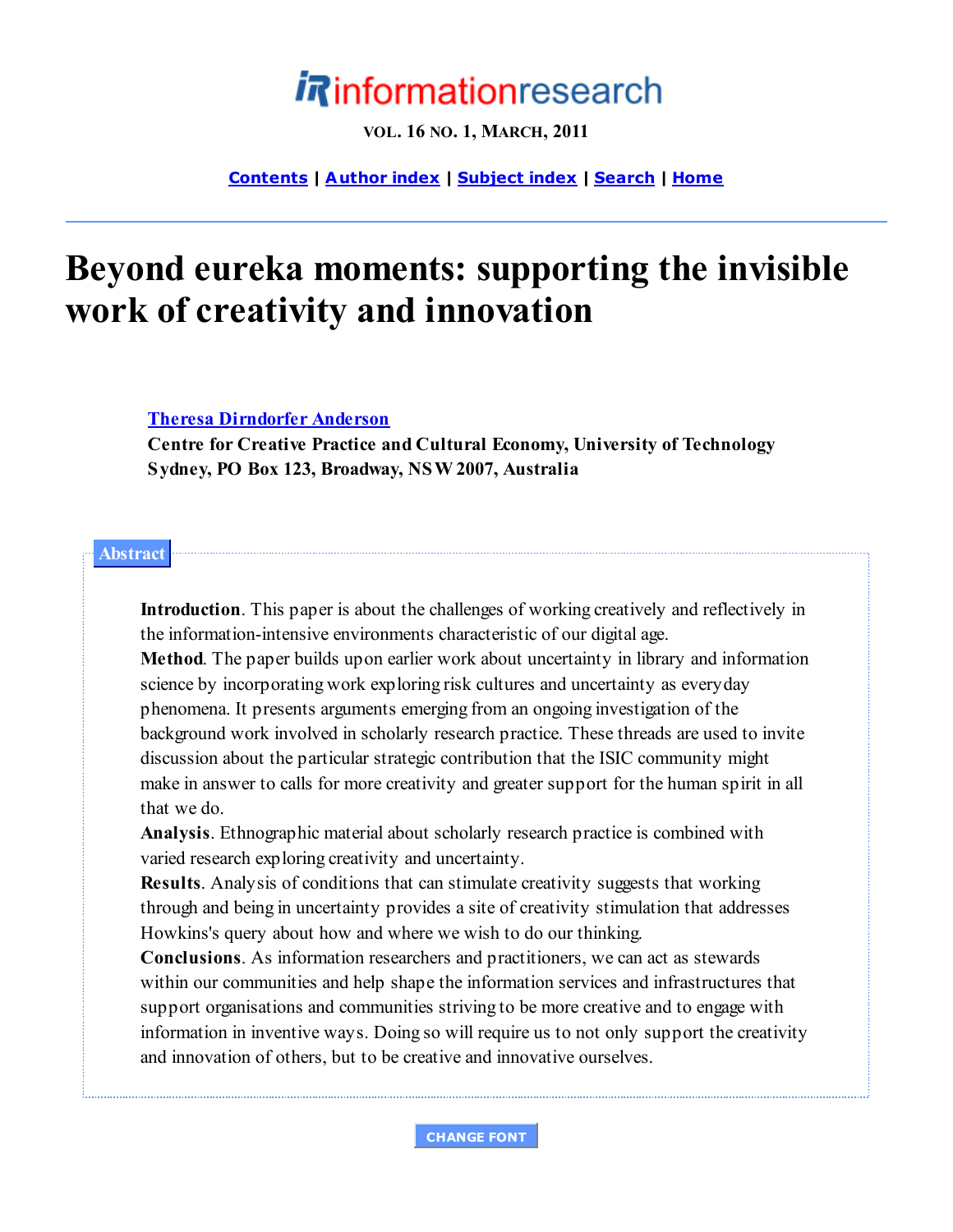### **Understanding moments of discovery and creativity**

This paper aims to carve out a space for ongoing conversations within the ISIC community about the challenges of working creatively and reflectively in the information-intensive environments characteristic of our digital age. In the 21st century, understanding information in context involves an appreciation of information, human behaviour and technology. The emergence of new information ecologies and workplace milieu like those described by Howkins (2009) and Florida (2001) call for new creative capacities. The challenge now before us is how to support creativity and innovation in these contexts; to engage with information and not to necessarily just be able to find it. By responding to these contemporary challenges information researchers and practitioners have an opportunity to take on a stewardship role, similar to the community technology stewards Wenger *et al.* (2009) describe.

The metaphor of the *eureka moment* helps illustrate the instrumental role that information and more specifically the contexts of our engagements with information play in research, innovation and other markers of our creativity. The terms *creativity* and *innovation* are not formally defined in this paper but broadly fall within the scope of discussion within the Adelphi Charter (Royal Society 2006). The decision is consistent with the creative ecology portrayed by Howkins (2009: 9), who contends that creativity '*...can be described but not defined and indeed has always been conditional*'. Eureka moments, moments of sudden, unexpected discovery, can be found in popular literature as well as in discussions of research. Within the ISIC community, it is very likely that many of us have not only experienced such moments in our personal endeavours but have also been instrumental in helping someone else in the lead up to what they might describe as a eureka moment. Knoblich and Oellinger (2006 : 38) refer to these moments as *'sudden smart insights'* when they describe how Einstein hit upon the core idea of his theory of relativity one night—a sudden realisation that took place after months of intense mathematical calculations. Anyone who has experienced a seemingly sudden discovery can also likely recall all the background work that would have contributed to such a moment. When we reflect on the lead up to such a moment, we notice that it really did not just come from nowhere. On the contrary, there was very likely much background work needed to make such a discovery possible. In this way, information and information mediators and facilitators, libraries and librarians can be instrumental in efforts behind the scenes that contribute to such moments of discovery.

Star and Strauss (1999) write about going backstage to examine the embedded background work associated with highly visible public performance. A very visible eureka moment, we might argue, is the public performance, while the information work taking place in the background is the invisible work. Drawing attention to the significance of such background work makes more visible the impact of information and information service provision on research success. However, stories of discovery like that retold by Knoblich and Oellinger (2006) remind us that it is how one works with that information that can be the key factor. They make the point that Einstein's extensive knowledge of physics and his capacity for clear analytical thinking were important underlying factors in this discovery, but the decisive moment they describe arose out of his capacity to restructure the problem before him from a very new perspective. Howkins makes a similar point in his writing about creative ecologies, flagging the challenge of handling ideas and knowledge:

The main question of our age is how we live our lives. As we struggle with this, we face other questions. How do we handle ideas and knowledge, both our own and other people's? What relationship to ideas do we want? Where do we want to think? (Howkins 2009: 1)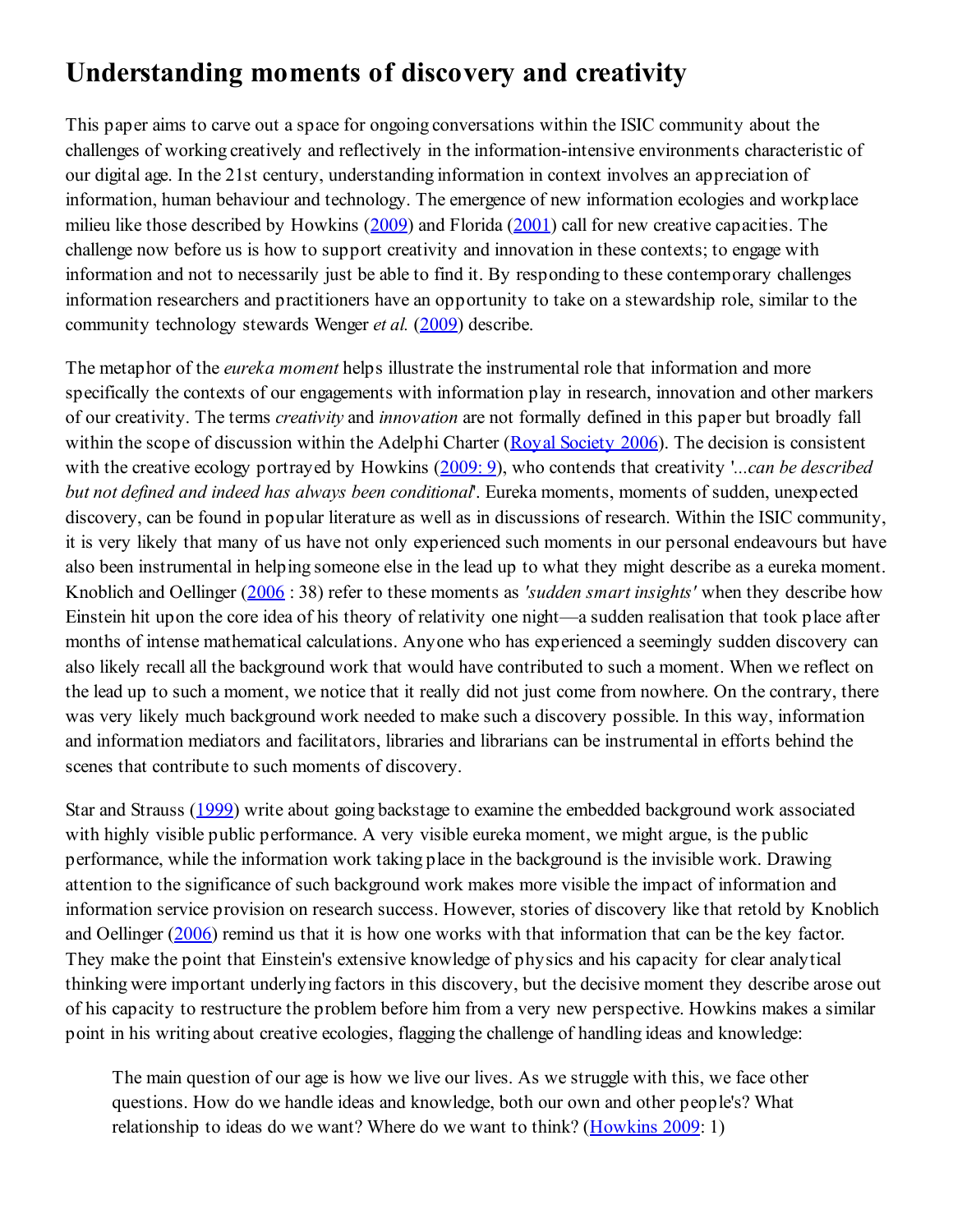Thus, it is not so much the access to information but our capacity to engage with that information in creative, imaginative ways that contributes to such success. It is about the spaces we want to carve out for ourselves and for the people we seek to support through our research and our professional practice. It is in this distinction that I believe there is great opportunity for us as information researchers and practitioners to become key players in the new creative information ecologies Howkins discusses.

As a researcher within a multidisciplinary research centre, I have begun exploring issues of creative practice within the discourse of the cultural economy. Doing so has prompted me to delve deeper into the ongoing push/pull between critical thinking and creative thinking that I first witnessed in the ethnographic exploration of scholarly research (Anderson 2000, 2005) I first shared with the ISIC community a decade ago. In that earlier research, tensions were evident between my informants' capacity to plan and manage a project (what we might call *planfulness* (Gorrell *et al.* 2009: 457)), and their desire to make space for extemporaneous practice (the unplanned and what we might also refer to as playfulness). Both sets of practices are really important parts of research thinking and doing, making their potential pairing incredibly fruitful. How do we strike a balance between these? How are we to strike a balance between casting the net wide enough to exploit potentially valuable interdisciplinary and peripheral connections and narrowing explorations and analyses to reach research milestones? Is the way that information systems are designed actually constraining the divergent practices that seem to be associated with creativity and innovation and discovery? These questions are representative of an area of concern in which I feel that we as information researchers and practitioners need to be more active, and can be more active.

In many ways, the ideas presented in this paper are the product of my own eureka moment in connection with the analysis of fieldwork I had collected about the information practices of scholarly researchers. Working initially with uncertainty as a concept in information science, I had a eureka moment. When preparing a paper for a social anthropology conference I encountered a special workshop on the anthropology of uncertainty that led to a fuller engagement with the anthropological discussions about the concept and the connection between uncertainty and risk (Anderson 2006). Over time, this evolved into an exploration of a curious triangle of connections between uncertainty, risk and creativity that has led me to tease out ideas raised by Bawden (1986), Ford (1999, 2004) and O'Connor (1988) about designing information systems to support creativity (Anderson 2010).

This present paper builds upon this earlier work about uncertainty in library and information science by incorporating work exploring risk cultures and uncertainty as an everyday phenomenon (Anderson 2009). It presents four interlinked arguments emerging from an ongoing investigation of the background (and often invisible) work involved in scholarly research practice:

- engaging with uncertainty in information seeking offers a *creativity stimulation pathway* (Bawden, 1986);
- in contemporary practice, there is increasingly less *time to think* (Levy 2007);
- working through uncertainty and ambiguity is conducive to creativity; and
- the time and effort associated with managing large quantities of information can have a detrimental impact on creative thought.

The intention is to reinvigorate discussion about the productivity of engagements with ambiguous and *imperfect* information and the potential contribution this offers in relation to creativity and innovation. Howkins (2009), Florida (2001) and Löfgren and Willim (2005) point to growing demands for creativity in the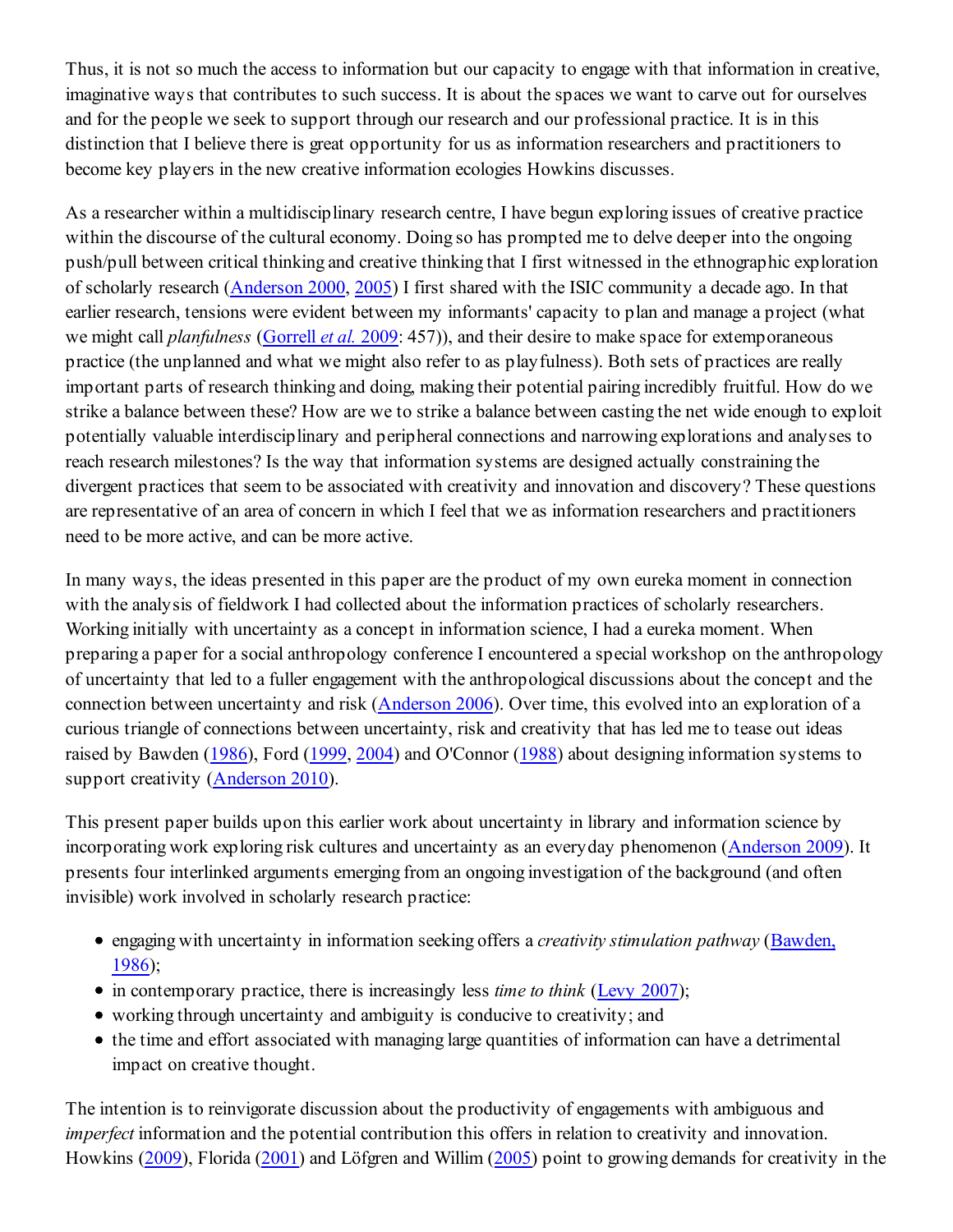cultural economies of the 21st century. Making space for engaging with imperfect information and for being in uncertainty (rather than seeking to avoid it), I would argue, offers a way to respond to Howkin's (2009) question: where do we want to think. Further, I will use these four threads to invite discussion about the particular strategic contribution that the ISIC community might make in answer to calls for more creativity and greater support for the human spirit in all that we do.

As an interesting aside, it is worth noting how the '*presentation order effect*' (Eisenberg and Barry 1988) and the socio-material qualities of our engagements with information come into play in this part of the paper. While the order in which these four points are listed is interchangeable in terms of their significance in this paper, it is fair to say that the order in which they are presented will impact the way that the paper takes shape.

### **Uncertainty as a pathway to creativity**

As Wilson (1999: 265) writes, uncertainty is the ghost at the feast that is always present. In Kulthau's (1993) information search process, for instance, uncertainty figures in every single one of those stages. Connecting various framings of uncertainty from information seeking, information retrieval and anthropology contributes to our understanding that there is no inherent uncertainty, it is all about how it is perceived at any given point in time. Interestingly, as will be discussed later in this paper, the same can be said about the human experience of risk.

Through analysis of my own fieldwork exploring information research practice I had begun to see the role that working with and through uncertainty was playing as part of the behind-the-scenes work associated with the research projects of my informants. In particular, there seemed to be three contexts where these informants were experiencing uncertainty as a positive, productive part of their research work:

- informants used information they judged as partially relevant as a way to build a picture of their topic area, drawing on a felt sense (Gendlin 1994; Claxton 2006) that suggested to them that even if such information was not fully relevant to their topic, it was useful in some way to their work;
- the margins of understanding about a topic were sites of both fascination and frustration for informants, where they often voiced doubt, confusion and concern about where to draw the line on their topic and/or scope of their project;
- in situations where informants had a higher tolerance of uncertainty, it seemed to be easier for them to work through those ideas (Anderson 2006).

Many of the features that O'Connor (1988) and Bawden (1986) suggest support creativity when working with information systems (creative navigation, interdisciplinary contact, dealing with inconsistencies, favouring chance, random stimulation) seemed to connect to the uncertainty in action that I witnessed with my informants. Bawden (1986), Ford (1999) and O'Connor (1988) all point to the value of engaging with information seemingly discontinuous with or peripheral to the matter at hand as a way to stimulate creativity. The uncertainty I had witnessed in the field appeared to be co-located with my informants' engagements with peripheral information or information drawn from other disciplines that they had to connect to their own. In some instances, it meant engaging with inconsistencies or speculative material: information which we might consider imperfect or ambiguous. These experiences seemed to mirror the four kinds of information that Bawden (1986: 214) suggests are particularly supportive of creativity. In this way I began to wonder if the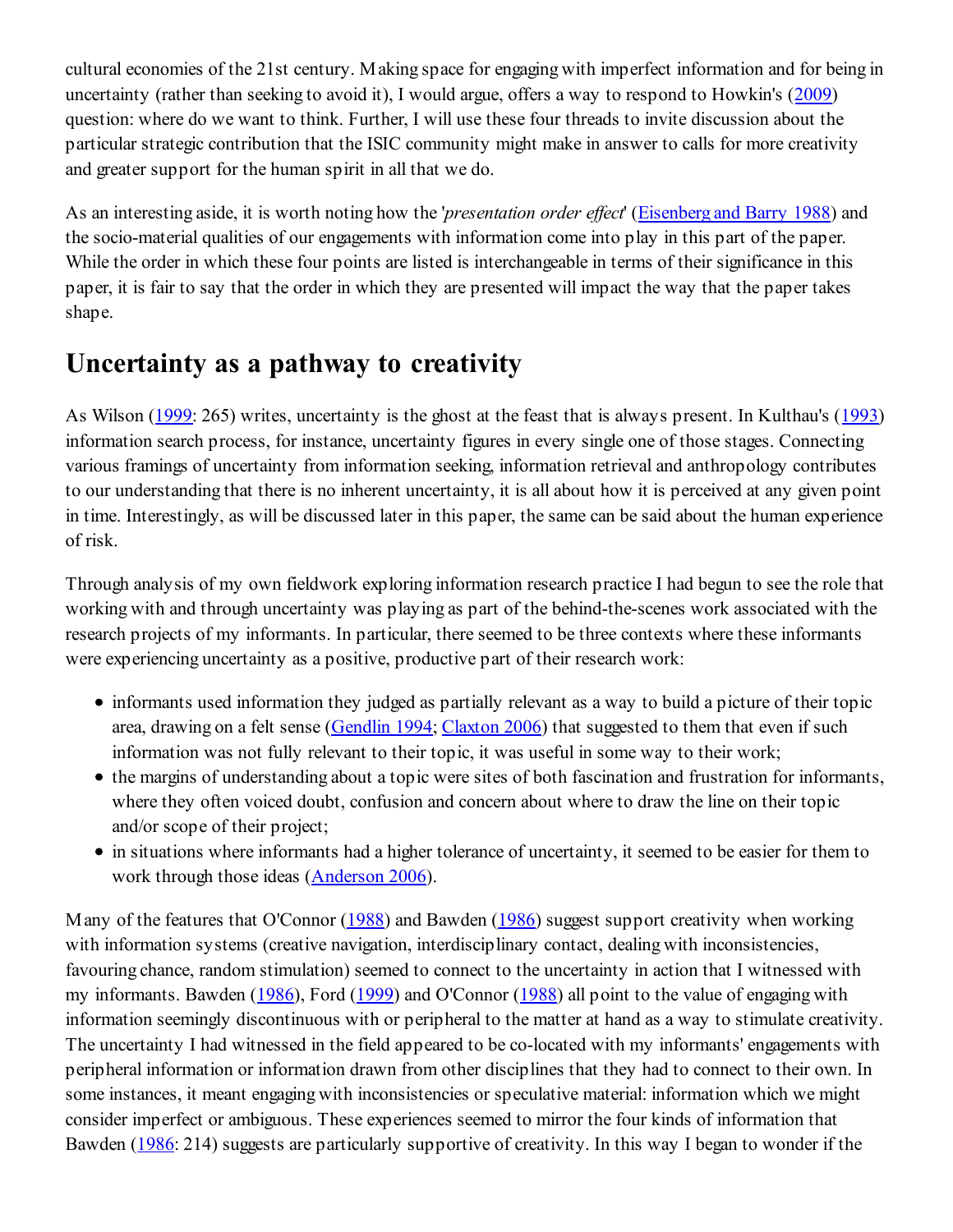experience of uncertainty (such as those I had witnessed with my informants' research activity) could serve as a potential marker for the *creativity stimulation* pathway that Bawden discusses.

Like Bawden, Ford (1999, 2004) points out that information that does not conform to the established understandings of the person exploring that information is more conducive to divergent, creative thinking. While recognising that definitions of creativity can vary across contexts and groups, he suggests the domain of creative thinking entails high levels of abstraction and high dissimilarity: if the identification of themes integrating otherwise discrete entities occurs at appropriately high levels of abstraction and dissimilarity of context, the process can be regarded as creative (Ford 1999: 529). Creative thinking involves similarity recognition between complex entities and places heavy emphasis on perceptual, holistic, parallel information processing. Ford also emphasises recognition of such similarities is often relatively unplanned and serendipitous. He also recognises that these flashes of insight are more likely to take place in situations other than focused, systematic searches for information or phases of intense concentration (Ford 1999: 530-533). In a later study, for instance, Ford and colleagues found that time away from the computer provided some of the most significant opportunities for creativity for their study participants (Eaglestone *et al.* 2007: 453-454, 459). While the work with the information systems in such instances is still acknowledged as an important contributor to the creative moment, as will be discussed further in the next section, creative thinking needs time and not just information.

Based on what I was witnessing in relation to my informants' experiences, the expression of uncertainty seemed to be providing clues to situations where supporting their movement through uncertainty could be particularly fruitful. In an earlier paper (Anderson 2006) I describe how sharing uncertainty figured in the research practices of my informants. Such sharing can be very important for stimulating creative thinking, presenting an opportunity to be in uncertainty, rather than strive to move past it. Having opportunities to be open to uncertainty, feeling sufficiently at ease with moments of doubts or frustrations that you are prepared to share those moments with someone else, can be a very meaningful part of any research journey. In essence, such sharing very often takes place at conferences, where people have an opportunity within a presentation or through conversations with other participants to voice their doubts and entertain a range of possible responses through conversations with other people in both public and private settings. Such examples illustrate ways that being in uncertainty can respond to Howkins's (2009) question about where we wish to think. I believe that in our role as information intermediaries we should be finding more ways to enable such sharing.

In light of this discussion about conditions that can stimulate creativity, I wish to suggest that working through and being in uncertainty provides a site of creativity stimulation that addresses Howkins (2009) query about how and where we wish to do our thinking, The questions our community might then address are: How can we create, nurture and sustain such sites of stimulation more proactively through the work we are doing? Can we create more opportunities for being in uncertainty? Can we design information services and systems that might deliberately allow people to engage with uncertainty rather than strive to minimise that uncertainty? If we want to support creativity at more than an individual level, however, we need to be thinking more systemically about the way we can cultivate creative practices. Howkins makes such a point when writing about creative ecologies and the impact of systemic characteristics that support creativity: diversity, collaboration, fluidity, fuzziness and emergent thinking (2009: 42). It is my belief that we, as a community of information researchers and practitioners, can contribute significantly to such change.

Increasingly ubiquitous Web 2.0 features are available to support community participation, collective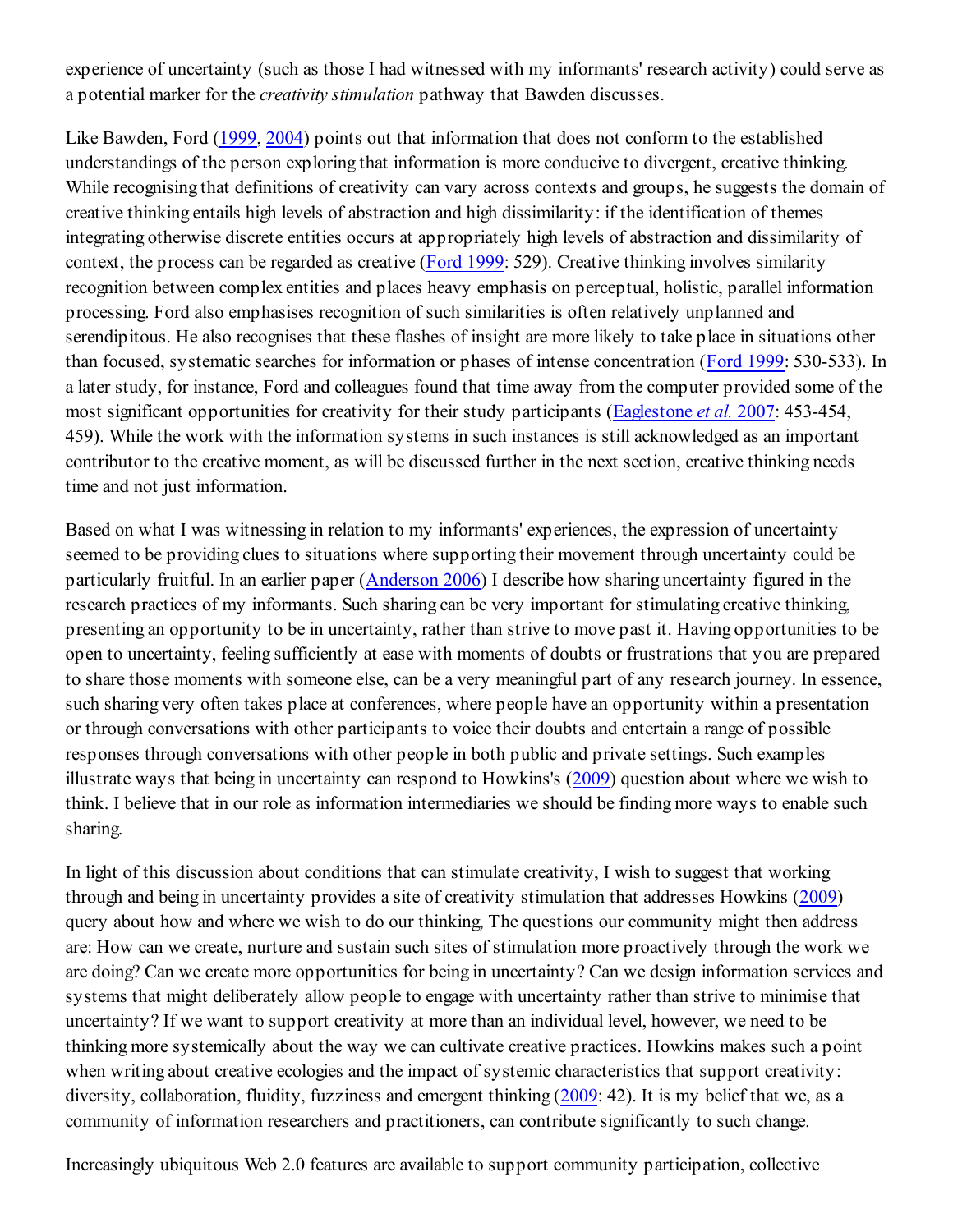intelligence and knowledge sharing. In the highly networked information environments that are increasingly available, the challenge is less about finding information and more about engaging with it. Systems to support the mixing and mashing of large amounts of information are only part of the story. What is often missing is the cultivation of chance and the nurturing of opportunities for inspiration. This support is less about providing people with access to large amounts of information and more about supporting their thinking as they engage with that material.

#### **There is increasingly less time to think**

If we want to establish a creative milieu, we don't just need the information, we need time to engage with that information. We need to have the chance to think and act sufficiently slowly to make the connections that the research cited in the previous section suggests contribute to creative thinking.

The creativity associated with research relies on the effective provision, processing and manipulation of information at all stages of a project. However, the amount of time and effort involved in exploring and evaluating potentially useful information can seriously restrict the opportunities for creative thought. Levy is one of a growing number of voices suggesting that increased access to information has in some ways closed the door on a key element of the creative process to the point that *'...we are losing the time to look and to think at exactly the moment we have produced a remarkable new set of tools for scholarly investigation and communication'* (Levy 2007: 248). He attributes this paradox to information cultures that privilege *fast-time activities* at the expense of slower ones. As we strive for more, faster, better, we are losing the opportunities for what Levy refers to as contemplative scholarship.

The value of time for human engagements has long been a part of the writing of Paul Virilio. He expresses concerns about the primacy of immediacy and instantaneity that he attributes to the growth of digital information flows. The acceleration of the social, political and economic worlds, he writes, influences human practice to the point that we are dealing with a political economy of speed. Speed *...is power itself* (Virilio and Petit 1999: 15). Virilio suggests that speed contributes to a fundamental loss of orientation, a *choking of the senses, a loss of control over reason of sorts* (Virilio 1995: 'A fundamental loss of orientation', paragraph 8). Human reasoning, he argues, is affected by speed to the point where our ability to make sense of the world is detrimentally impacted.

Similarly, Gendlin (2004) and Claxton (2006) talk about the importance of thinking and acting slowly for problem solving. Claxton draws on Gendlin's *thinking at the edge* technique as a way to encourage what he refers to as a *real-word kind of creativity* suggesting that creative solutions involve *'...a softer, slower kind of groping for a way of articulating something that is currently, tantalizingly, beyond our linguistic grasp'* (Claxton 2006: 352). Returning to the context of scholarly research practice and the experiences of the two informants in my own study, this slow thinking appears particularly valuable when working with information at the periphery, where the boundary between relevant and irrelevant, certain and uncertain, central and marginal interests is not readily articulated. Having the time to think about ideas that one cannot readily articulate is not something that can be designed into an information system. Rather, it is about designing the environments in which information systems are used. Once again, this returns to Howkins's (2009) question about where and how we want to do our thinking.

As a counterpoint, there is interesting research suggesting that some people have so adapted to a fractured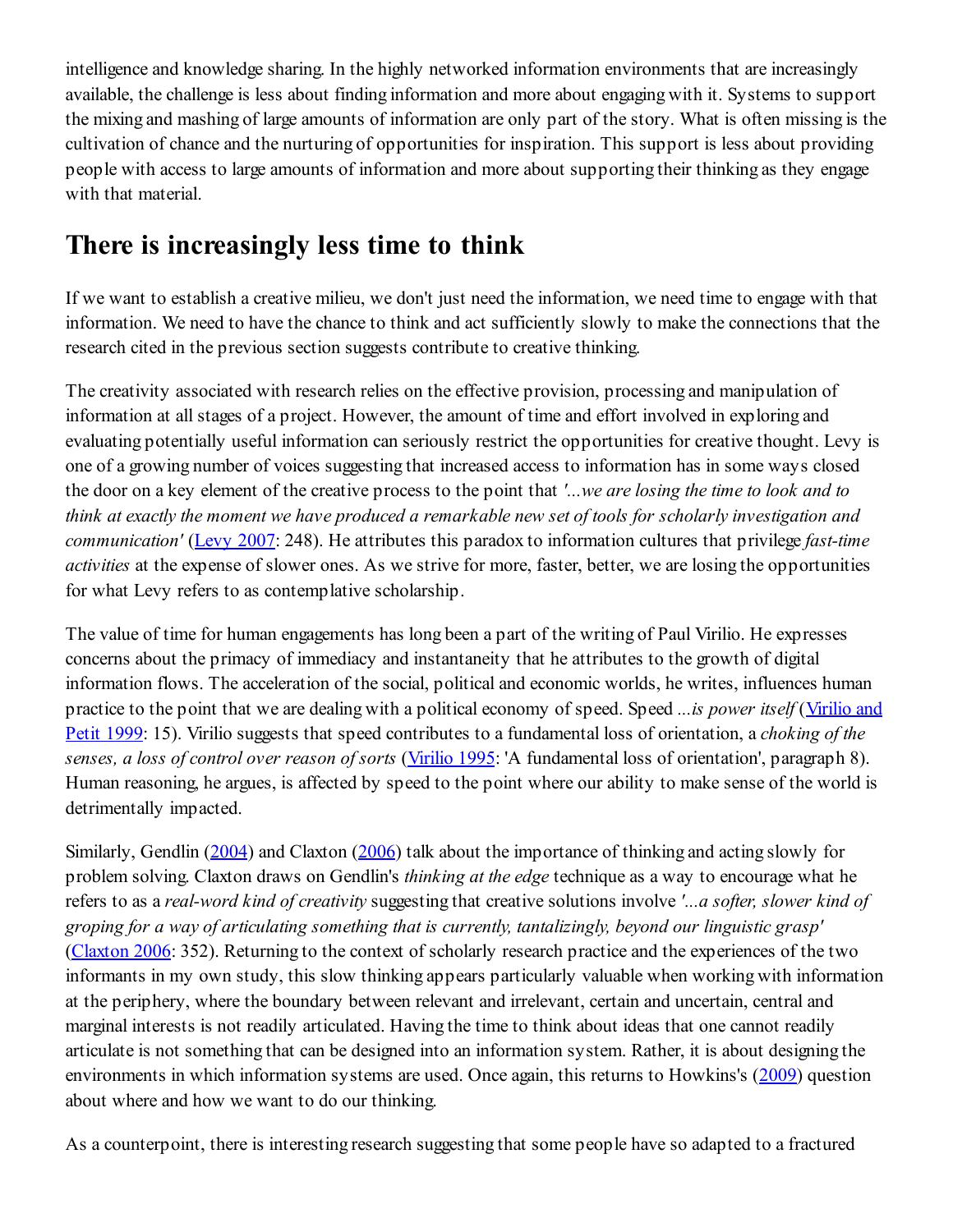way of working that they rely on the interruptions precipitated by e-mail messages to give them breaks from certain tasks and change their thinking (Gonzalez and Mark 2004). (In an interesting twist on research inspirations, Levy (2007: 247) presents an anecdote about how Mark's research into the impact of such fractured work practice arose as a consequence of her struggle to adjust after years working in a less fractured environment.) Eaglestone *et al.* (2007: 453) make a similar observation. So while having more time to think as part of our information (and scholarly work) practices could help kick-start creative thinking for some people, for others in certain situations it could be counter-productive. The challenge before us is how to work out how to help a person identify the best practice for her and to raise awareness to the fact that what works for her today might not work tomorrow.

Derrida makes the case for rethinking the relationship between fast and slow in our lives and writes about the *...aporia of speed (i.e., the need to move both slowly and quickly)* where the need to move quickly is pitted against the need for consideration and thinking (Derrida 1984: 21). He poses the question: *What is the right speed, then?* given that *...the critical slowdown may thus be as critical as the critical acceleration* (1984: 21). He presents us with the challenge of rethinking the relations between both efforts, which I shall return to in the closing sections of this paper.

It is critical that we appreciate these are not simply individual concerns, but concerns that warrant attention at an organisational level. In a project undertaken with academics at my own institution exploring ways to support creativity and innovation in the classroom, for instance, we discovered that many of the academics felt that they couldn't create an creative and innovative environment in their classroom because they themselves didn't feel creative and innovative. One of the obstacles they attributed to limiting their opportunities to be inventive was the work involved in being academics. In all our interviews and focus groups we were hearing that they were finding the time and effort it took for them to engage with the processes, procedures and institutional challenges on a daily basis was constraining them. Even more alarming, they were reporting that not only was the time involved in daily academic work a limiting factor, but that they did not trust the system to support any innovation. They felt they could not experiment or take risks because they perceived the university to be a very risk-averse system. This finding is problematic in relation to the claim by Biggs and Tang (2007) that establishing the appropriate learning environment to help students to *be* creative means building trust and encouraging the taking of intellectual risks. Our informants were reporting that they could not encourage creativity and experimentation in their students when they did not feel inspired to do so themselves.

It is my belief that information professionals and researchers have much to contribute in this regard in terms of supporting individual information practices and helping others develop their creative abilities. Perhaps even more significantly, I would suggest that we insert ourselves into debates about work practices in the institutions within which we find ourselves, to use our understandings of both the human condition and the information contexts of our organisations to raise awareness to the potentially detrimental consequences that some of our current work practices can have on our creative capacities. In our role as advocates and stewards of the communities with which we work, we can position ourselves to help create the systemic changes that are needed to create more of opportunities for creativity and innovation; capacities that most organisations value but which they do not always understand how to explicitly support and nourish.

### **Working through uncertainty and ambiguity is conducive to creativity**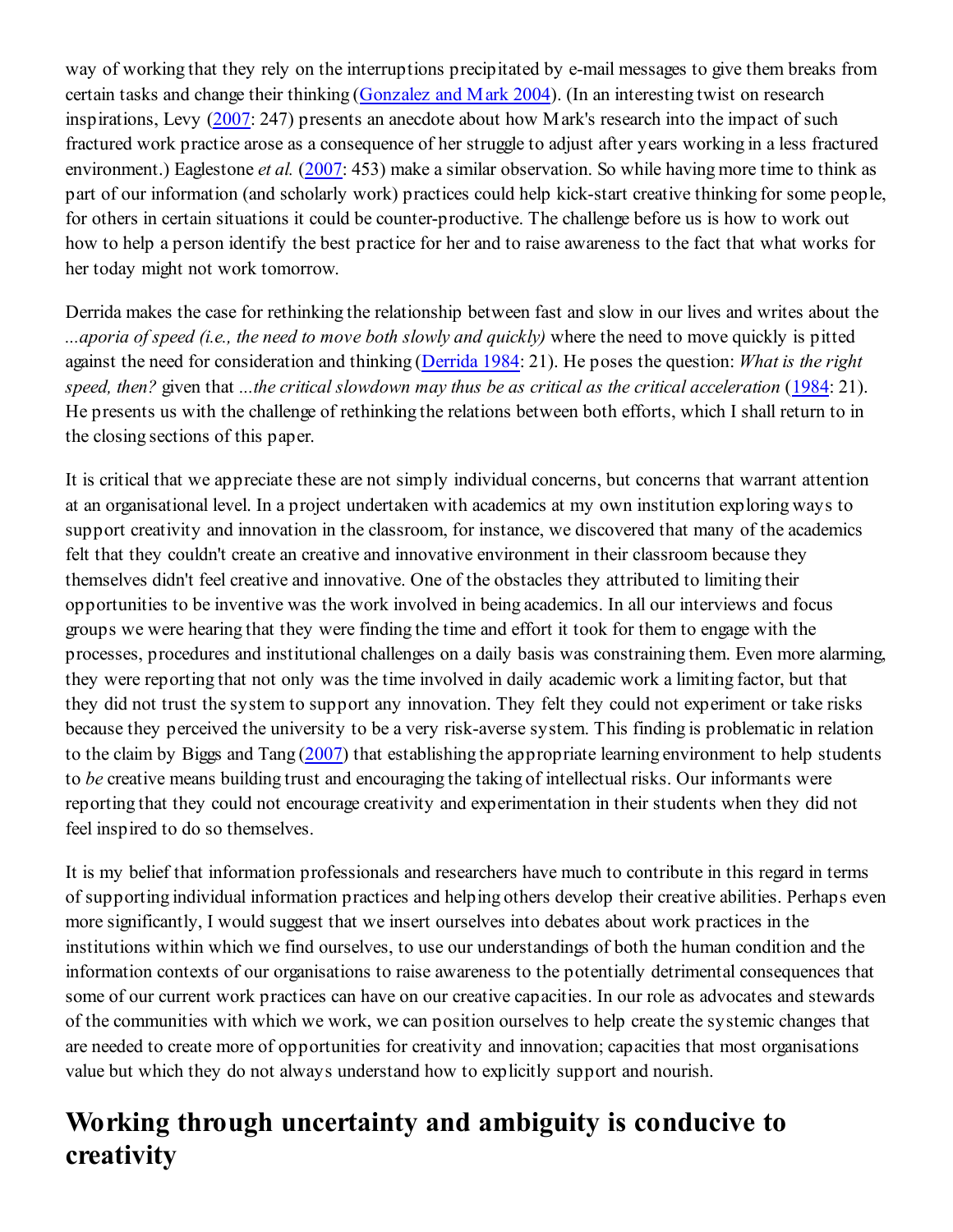The personal eureka moment contributing to this paper involved an encounter (a bump with information like those Erdelez (1999) describes in the experiences of her super encounterers) with Åsa Boholm's (2003) anthropologic work on uncertainty. Boholm (2003) defines risk as a situation or event where something of human value has been put at stake and where the outcome is uncertain. This connection between uncertainty and risk involves individually situated interpretations; it is the perception of risk or uncertainty rather than any inherent state that is at issue. Like Boholm, Malaby (2002) suggests we need to view risk as neither simply objective nor subjective. People deal with the uncertainty and risk on a daily basis. Malaby positions risk and uncertainty as an important element of our sociality: *...it is through the engagement of indeterminacies, rather that their minimization or resolution... that one may socially demonstrate one's place vis-à-vis chance, and by extension, one's place in relation to others in the world* (Malaby 2002: 284). This perspective is a critical departure from assuming risk is necessarily dangerous or destructive or that uncertainty needs to be avoided or eliminated.

Perception and social identity are powerful determinants for the tolerance of risk and uncertainty, both collectively and individually. The argument made by Boholm (2003), and Malaby (2002) is that we need to start thinking about risk and uncertainty in a much more nuanced way, recognising them as part of everyday life. For the authors discussed in this section of the paper, risk, uncertainty and ambiguity are socially constructed. In the same way that there is no inherent uncertainty, there is no inherent risk. Rather, it is the perception of risk and uncertainty that can play so powerful a role on our lives. Our sense of self informs the way we approach risk and uncertainty. Eisenberg (2001) and Zaloom (2004), for instance, point to ways our sense of self can lead to productive forms of risk taking.

Eric Eisenberg (2001) talks about uncertainty as part of a process of building a mystery. While he writes from the perspective of a theorist in the field of communication studies, he devotes a great deal of attention to the significance of mystery and uncertainty for the human condition. He is very critical of the prevailing assumption in traditional communication theory, for instance, that the primary function of human communication involves uncertainty reduction, the maximisation of clarity and avoidance of ambiguity. He suggests that such perspectives align communication with notions of information transfer and the conduit metaphor and thereby miss the significant role played by communication for human understanding (Eisenberg 2001: 539). The same can be said of the limitations of the conduit metaphor as an explanation of information practices.

Eisenberg positions the reframing of uncertainty as a mystery to counter this traditional view:

An exclusive focus on understanding and uncertainty reduction tells only some of the story and often not the most interesting part. Reframing uncertainty as failed mystery casts uncertainty as a potentially positive state, as a source of possibility and potential action (Eisenberg 2001: 540).

Intellectual curiosity drives discovery. Could the process of building a mystery be a way to kick-start creativity? He goes on to write: *We use communication to work our way back and forth along this dialectic, with the degree of uncertainty, or mystery, in relationships always in flux*: (Eisenberg 2001: 540). Eisenberg writes about ways that people use communication to make sense, to clarify what they find difficult to articulate. His work offers further support for the value in conversations about experiences of uncertainty and working with less-than-perfect information.

Boholm's (2003: 167) definition of risk not only connects risk to uncertainty; it is also associated with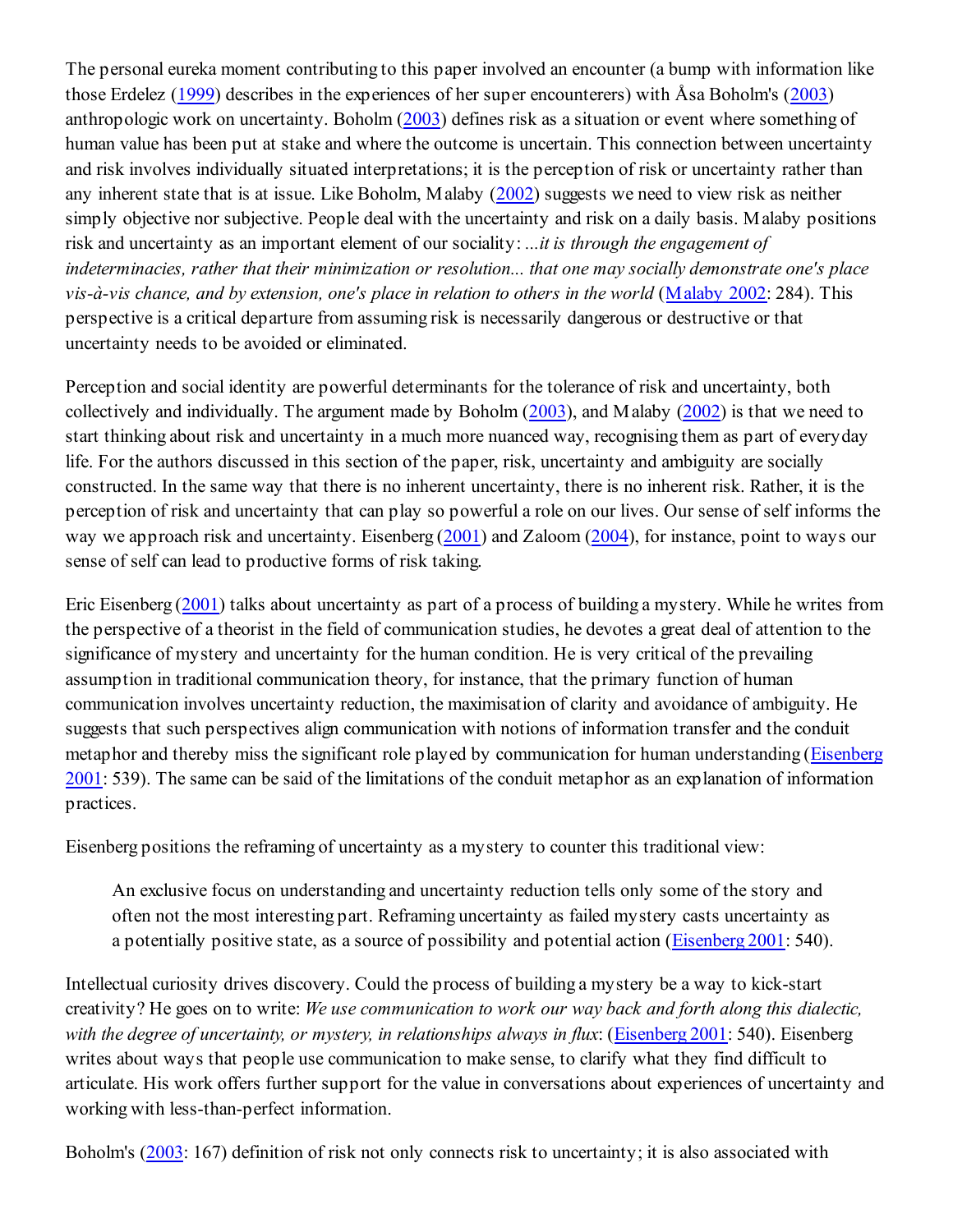individual tolerances. When something of value is at stake, she writes, uncertainty can be related to the chances of a negative outcome, or the nature of the risk itself. Because of their subjective nature, however, perceptions of risk and uncertainty are bound to the particular experience of an individual or of a group of people.

The comments made around the time the Large Hadron Collider was launched illustrate how risk really is in the eyes of the beholder. In the press at that time there was a great deal of talk about uncertainty and risk and passionate scientists involved in the project who explained that the *need to know* was a major driving force that made the risk worthwhile for those involved. A browse of the project's blog (LHC Facts 2008) for example presents the following explanation:

Q: Would scientists purposefully risk danger to Earth? Scientists have been willing to take calculated risks in the past. CERN scientists believe that the Large Hadron Collider is an extremely important experiment and they might be willing to accept some level of risk.

Curiously, on the same page findings from various public opinion polls about the risks associated with the LHC show that many sectors of the public and the scientific community did not share the CERN scientists' perception that it was a risk worth taking. In this one example we have an illustration of risk and uncertainty as potential drivers of discovery; but, equally, we see the perceptive power of these notions. As the distinction between the scientists' vision of the need for risk-taking and the public opinion polls show, there is no inherent judge of good or bad in this context. It is all a matter of perception and perspective. The sense of control that we feel we have or need can have a great deal to do with how we perceive risk and uncertainty. The locus of control may explain why so many people consider flying riskier than driving, even though statistics would suggest we should be more afraid of putting our bodies into a car and going on the street. Conversely, when we can make the decision to push our bodies to the limit, in thrill seeking or adventure sports, for example, risk can become a fun or pleasurable experience.

Risk reaps reward and so there are many examples of the productivity of risk in human practice. There are people who make the choice to actively engage with risk, some physical (e.g.: extreme athletes) and some economic (e.g.: financial speculators). Zaloom (2004) explored the productive life of risk through fieldwork on the trading floor of the Chicago Board of Trade, a major global financial futures exchange. Zaloom describes the *fine balance necessary to work with risk* (Zaloom 2004: 382). It involves working with norms of risk management that in the context of Zaloom's traders were generated on the trading room floor to the extent that self-definition and group-formation co-evolved: *Active engagements with risk are a locus of self and space in contemporary economic and social life* (Zaloom 2004: 384). Here we find a conundrum of risk and uncertainty and the mixed bag of perceptions of both across situations and cultures.

The concept of risk can be understood as a framing device, allowing us to transform it from *'...an open-ended field of unpredicted possibilities into a bounded set of possible consequences'* (Boholm 2003: 167). Risk can be conceptualized and managed in different ways across communities, cultures, organizations. Looking at the productivity of risk draws attention to ways that some people see it fitting into their work and their self-defining behaviours. In the case of the traders in Zaloom's study, they are speculating because they do not know for certain what position they will have the next day. There's a great deal of risk, not just for them personally in terms of their career but in terms of the companies that they are representing and the commodities that they are trading. It is very interesting to see how, in such contexts, the kind of person who actually succeeds in that environment is a person who has a very high risk tolerance threshold and, using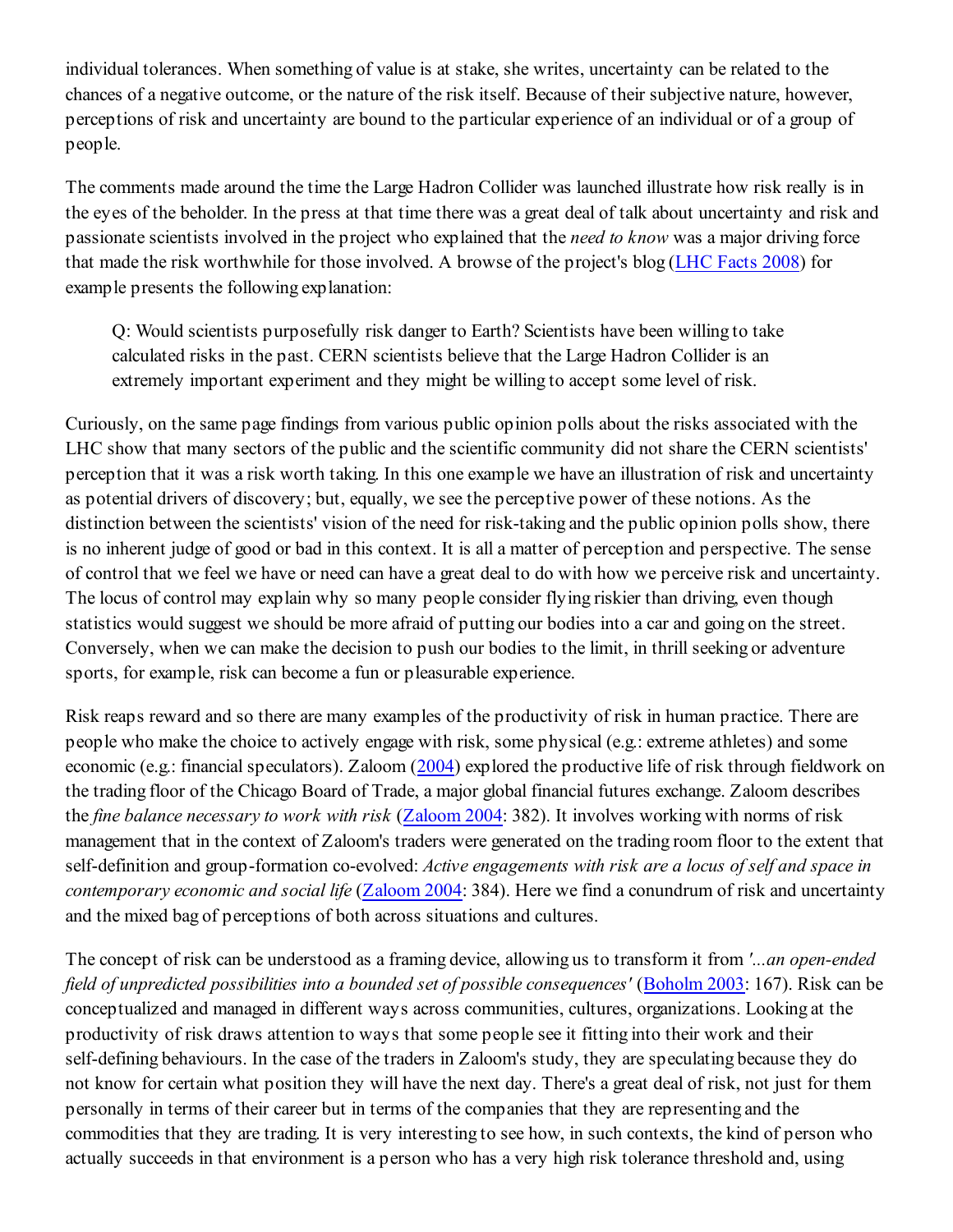Boholm's definition, has a high threshold for dealing with the unknown on a daily basis.

Examining this anthropological work on uncertainty enabled me to view my own research of academic practices in a new light. One of my informants constantly referred to risk. In terms of Boholm's definition, things of great personal value to him as an academic were at stake: reputation, time, effort, energy. As I worked through the ethnographic material collected through my engagements with my informants and listened to what they were saying, risk and uncertainty appeared to be collocated particularly at those moments when they were working at the peripheries of their topic in terms of ideas, and struggling to fully articulate what they were working on. In these instances, the risks they were referring to were:

- do I have the energy to go further on this?
- do I have the time?
- because of all the other things I have to get done by the end of this week, can I afford to commit to taking my research in this direction?
- what would my colleagues make of my decision?
- should I share my doubts and concerns?

How we feel about risk in our personal lives will have consequences for the risks we take in an area like information seeking, or in the ideas that we pursue as researchers.

The risk to reputation by making ideas public is particularly interesting in relation to my earlier observations about the value of sharing uncertainty for moving an inquiry forward and stimulating creative thinking. Can we influence the culture of the academy to make it less risky to share uncertainty? If we accept that there is no inherent risk and uncertainty, then there is indeed an opportunity for us to offer some assistance along such lines. We can make an effort to provide more opportunities for sharing uncertainties in supportive settings. We can also lead by example, by looking for ways to share our own uncertainties and to take more intellectual risks.

Perception shapes the response to risk, and that perception is shaped by experience. When I was in my twenties, for instance, I was an avid skier eager for adventure on the slopes. One day when I was particularly bored of staying on the well-groomed paths I decided to go off-piste. As a result, I nearly fell over an 800 metre cliff. I didn't fall over the cliff, but I destroyed my knee in the process. Today I still ski, but now the mountains and ski trails I explore look very different to me. I now have to measure my risks in a different way than before my accident, because if I have another one like it, I will never walk again. So I no longer ski with abandon or take the risks that I did pre-accident. I look for more certainty on the slope ahead of me. I could be looking at the same mountain as before my accident, but now those slopes look different. Interestingly, my husband, who has never had an accident and is a very advanced skier, was not even on the slope with me at the time of my accident but now has a different perception of risk as well because of my experience.

In the same way that my experience on the slopes made me (and my husband) more risk averse as a skier, I believe that exposure to productive experiences of risk can influence practice. It is in this way that I believe we have the opportunity to lead by example when it comes to intellectual risk taking. We can look out for opportunities to be in uncertainty and use them as ways to explore more inventive approaches to the problems we face in our own lives. In this way, our own practices can provide models for those around us.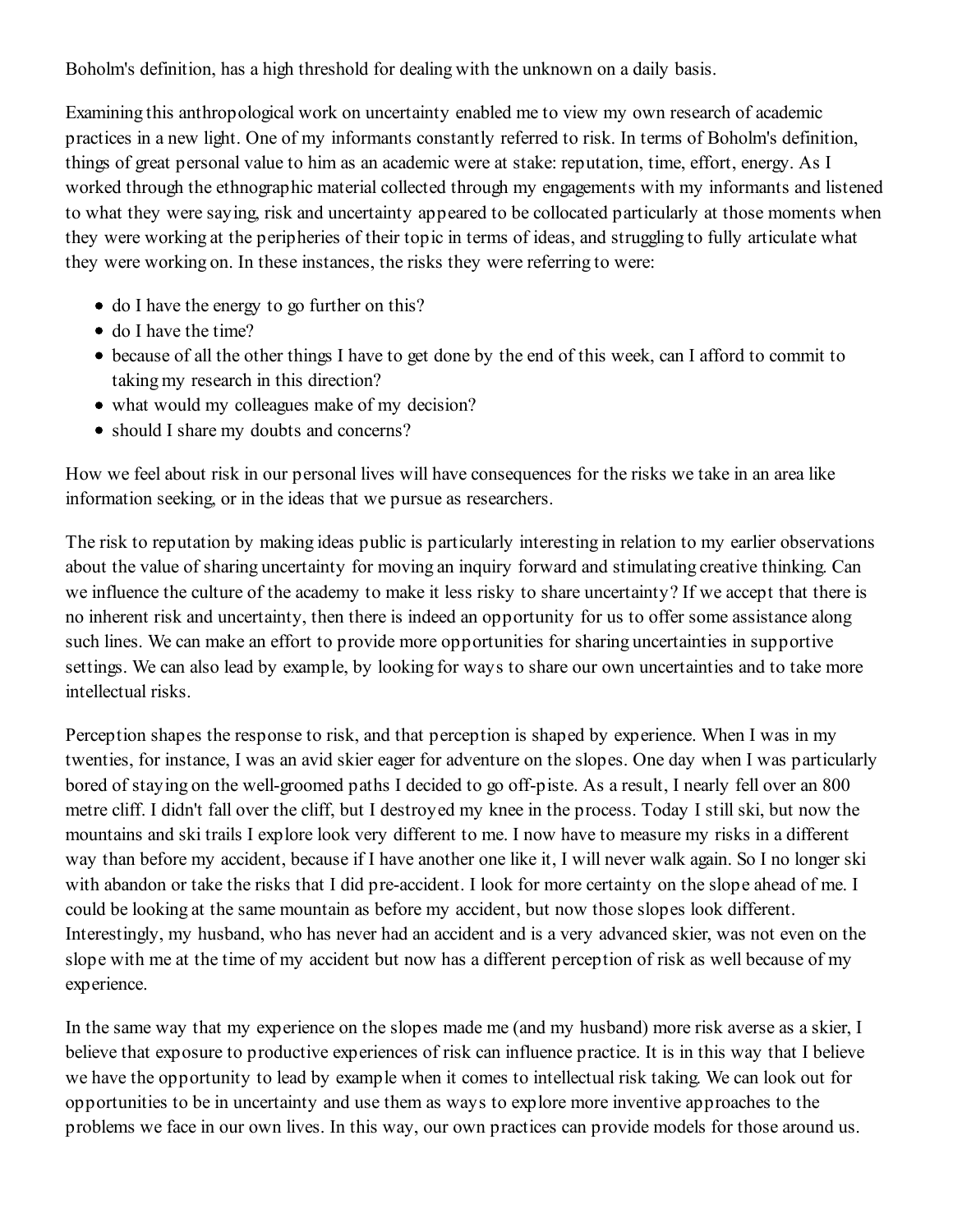What would happen if we encouraged people to spend more time engaging with imperfect information and uncertain moments when they are working with information? Eisenberg observes that *'...what we gain in certainty we lose in possibility'* (2001: 540). Being in uncertainty can provide an opportunity for creativity and innovation. Research in the field of social cognition about the pleasure of uncertainty suggests that if we can prolong uncertainty about a situation, we can actually increase our pleasure in that experience (Wilson *et al.* 2005). This research acknowledges that in some instances it is best to very quickly make sense of an event to reduce the traumatic feelings associated with it. However, these good and bad experiences can be difficult to tease apart, and given the power of perception it is not possible to predict what will work best in which situations for which person. We have to learn through personal experience, which offers further support about the value of making time to be in uncertainty in our daily lives. (For further information about ways this intertwining can play out in relation to information practice, see Anderson 2006.)

Connecting the dots between Boholm's (2003) argument about cultures of risk and Howkins's (2009) description about the characteristics of a creative ecology suggests that the link between creativity and risk-taking has implications at the societal level as well as the level of individual practice. If creativity is associated with a tolerance of risk, then a culture that is risk averse is going to have detrimental consequences for creativity and innovation. In an organisation that becomes increasingly risk-averse because of growing uncertainty in the economic climate, for instance, it can become difficult to support and sustain a creative milieu. But, as will be discussed further in the closing section of this paper, because there is no inherent risk and uncertainty only perceptions, it is possible to break such a cycle.

### **Time and effort to manage information can be detrimental for creativity**

What happens to our information practices in worlds that become increasingly crowded because of digital access to information? Are we actually in this process privileging an established information world and closing down the opportunities for getting at things which are generated through divergent thinking rather than convergent? What are the implications of all of these findings for the information services we might provide? David Levy (2007) questions whether our current information practices are allowing us enough time to think. He writes about the detrimental impact that more, faster, better practices can have on scholarly research, which invites speculation about whether or not our current information systems are privileging certain kinds of practices at the expense of others.

Successful research inquiry requires both convergent and divergent thinking (Ford 1999, 2004). Thus, researchers can benefit from information systems that support both kinds of thinking. Essentially, we need to be able to use information systems in two different ways. We need to have information systems that allow us to gain insights into the known world. They need to be arranged in ways we can navigate consistently and which are communicated to us in language we can understand. But at the same time, we need to have sufficient opportunity for the insight that we get from unplanned trails and discovery: *'...not only the prepared mind, but also the prepared retrieval system and appropriately developed information-seeking skills that may have a role in engendering serendipitous information encounters'* (Foster and Ford 2003: 325). Are these two different sets of practices requiring two different kinds of information systems? How do we actually support both?

The condundrum that has long perplexed those striving to design information systems to support creativity is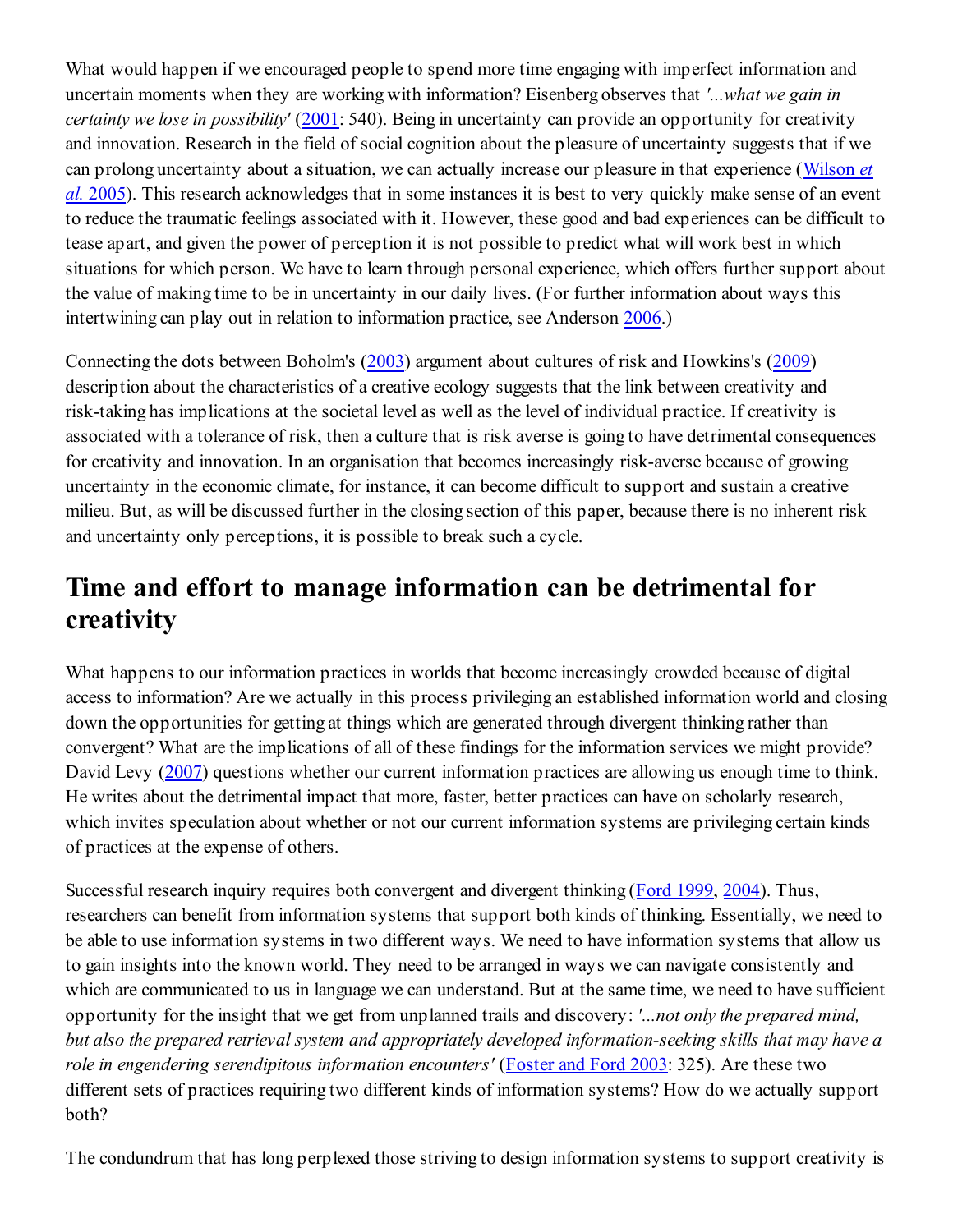that even though the invisible work behind a flash of insight will very likely involve working with *information originally obtained in more mundane circumstances* (Ford 1999: 537), *...the creative thought required to generate alternative views and ideas (including the initial awareness of hidden assumptions) is inherently less susceptible to explicit control than its convergent counterpart* (Ford 2004: 1178).

Creativity cannot be planned. The work that the human mind has to do cannot be recreated in a machine. The technical support most likely to support creative thinking is that which can present a searcher with *...a rich diversity of information from which creative ideas may emerge* (Ford 1999: 541). Similarly, O'Connor (1988: 204) writes about *creative navigation*, describing it as the exploration of the contents of a database *...seeking a 'eureka' situation* that calls for the generation of alternatives to *shake up* the personal store of knowledge and judgment about the relevance of information. Critically, this kind of engagement with the information provided by a system requires time to engage with the contents.

Is fast access to information coming at the cost of the time needed for creative thinking and reflection? Levy (2007) writes about the need for the academy to make more space for contemplative scholarship and the implications for scholarly practice of having less time to think in our current practice. The time and effort involved in dealing with large quantities of information, he argues, is problematic for the deep reflection warranted in scholarly practice. As Levy suggests, we need the time to think. We need time for thinking in those in-between spaces and for working with what emerges from that slow, hazy thinking that Claxton (2006) associates with creativity. But in addition to time, we also need sites of stimulation that can support in-between moments, when it is difficult to put ideas into words because they are on the tip of your tongue. We need to have opportunities taking risks when we are in those uncertain moments, partnered with guidance to help us develop the balance that works best for us.

If they are to succeed in supporting creativity, information systems design must be paired with efforts to help the users of those systems make effective, and not just efficient, use of those systems. As the information spaces we work with become increasingly complex, what Ford observes in the closing passages of his 1999 article is even more critical today:

...technological developments must go hand in hand with efforts to help users develop information seeking skills capable of maximising the benefits of – and compensating for the limitations of – current and emerging systems (Ford 1999: 540).

I would argue, however, that the skill set we need to provide people to work more effectively with information should include the nurturing of their creative capacities. Levy (2007) invites us to speculate about the implications of having tools for scholarly investigation but not necessarily having the sufficient skill set to fully engage with the ideas within that information. We might go even further to speculate whether or not the abundance of information is killing creativity. For instance, if the notion of more-faster-better (Levy 2007: 242-4) dominates our information (and research) practices, are we more likely to be dealing with the management of large search sets than to slow down and engage with the contents? If we give more attention to the invisible work of creativity and innovation, we have an opportunity to do more than provide access to information, we have an opportunity to support human thought.

### **Implications and strategies for our future**

Eureka moments do not just happen. Much time and effort has to go into enabling the generation of an idea,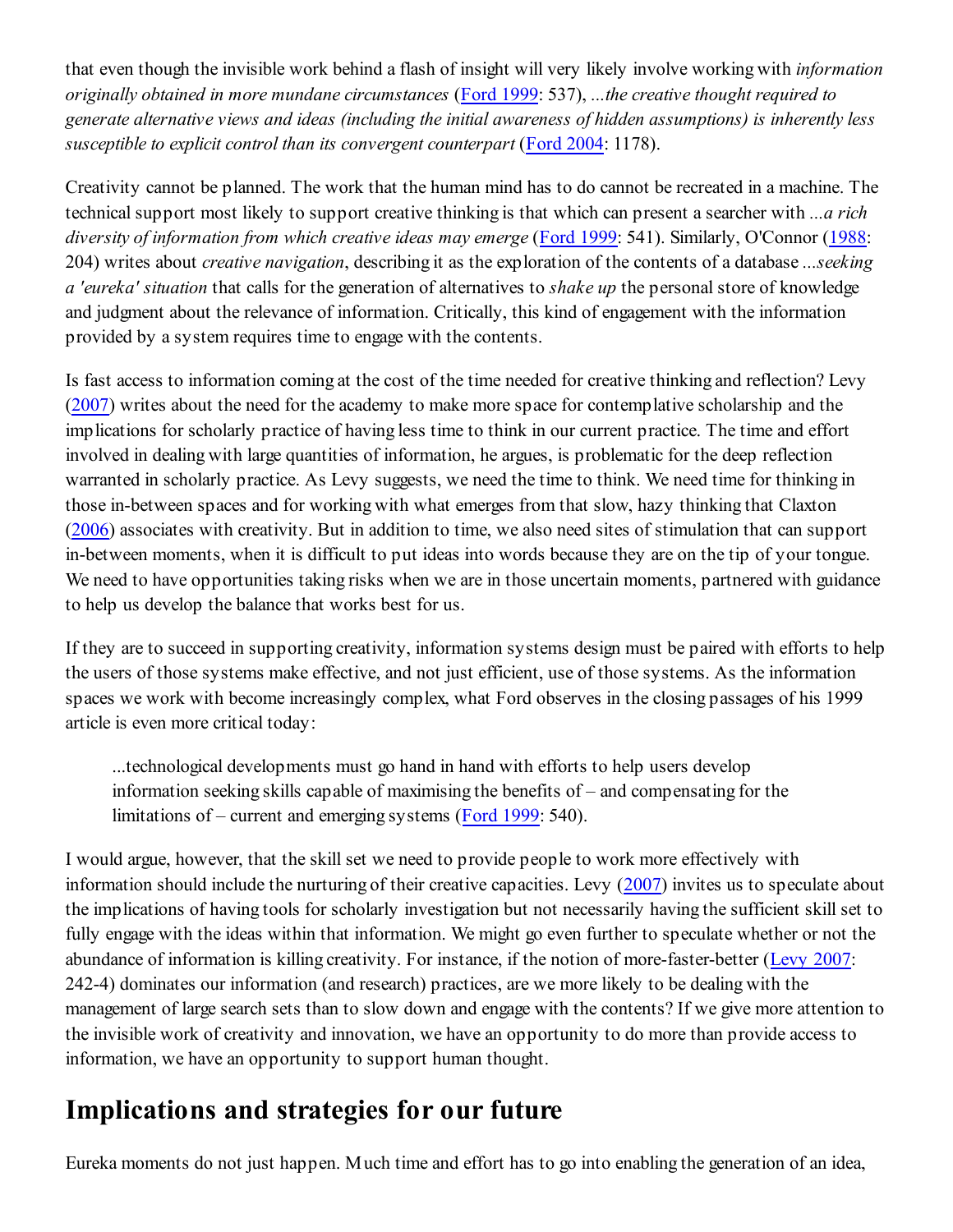making sense of that idea and bringing it to fruition. By drawing attention to some of the invisible work of creativity and innovation I have sought to show how engaging with risk and uncertainty contributes to these creative processes. I want to suggest that there is a need to change our attitude towards risk and uncertainty. Here I wish us to think of ourselves not just as information practitioners and researchers who can influence the design of the spaces in which people engage with information, but as citizens of our respective communities.

The critical concern I wish to draw attention to here is the growing fear of risk and uncertainty evident in the world around us. Are we becoming too risk averse? Is that risk aversion killing creativity? Is creativity something that we should be concerned about nurturing and protecting? In times of crisis, reducing the uncertainties in our lives becomes an essential survival strategy. And yet, even in such crisis, we need a capacity for tolerating uncertainty to adapt and flourish. Doing so involves a balancing act managing risk and uncertainty for the sake of security on the one hand and the willingness to allow degrees of risk in order to reap the rewards of creativity and innovation on the other.

Dealing with imperfect information and managing risk is something that we need to do not just in terms of our information practices but in terms of our approach to everyday life. As the work of Boholm (2003), Malaby (2002) and Eisenberg (2001) suggests, your personal thresholds in relation to risk, uncertainty and ambiguity shapes not just your information practices and decision making but also shape the way you move through life. Eisenberg, for instance, observes that

A primary challenge of human being is living in the present with the awareness of an uncertain future. [L]ife is full of occasions where we must make important decisions with limited information. The fundamental indeterminacy of the future is an essential quality of human existence (Eisenberg 2001: 534).

In his closing paragraph of his 2001 paper, Eisenberg notes: *The challenge is to develop new ways of living in a world without foundations* (Eisenberg 2001: 550). It would seem he is pointing to the important role that inventiveness plays for our future survival. If we can connect the tolerance of an uncertain future with creative problem solving, then this becomes a critical social concern and not simply a concern for the design of information environments.

This idea of engaging with risk is something that researchers that deal with children are starting to debate a great deal, because of worry about the overprotection of children who are kept away from playgrounds that are too dangerous and given very few opportunities to learn to manage risk. I believe that there is a powerful lesson in this discussion about the risk landscapes of childhood and the productive potential of risk that impacts on us not only as information professionals and researchers but as community advocates.

In her ethnography of children and their carers in an Israeli kindergarten, Golden (2005) illustrates how a discourse of vulnerability can permeate our approach to the welfare of children and young people. Childhood is often seen as a protected space. But as Ungar (2008) suggests, protecting children from the dangers of modern life can be counterproductive:

Our anxiety as parents and our efforts to bubble-wrap our children may be putting them at more risk than we suspect. In a world of risk aversion, many loving middle-class families have made their children's lives virtually risk- and responsibility-free. ...But security comes at a price (Ungar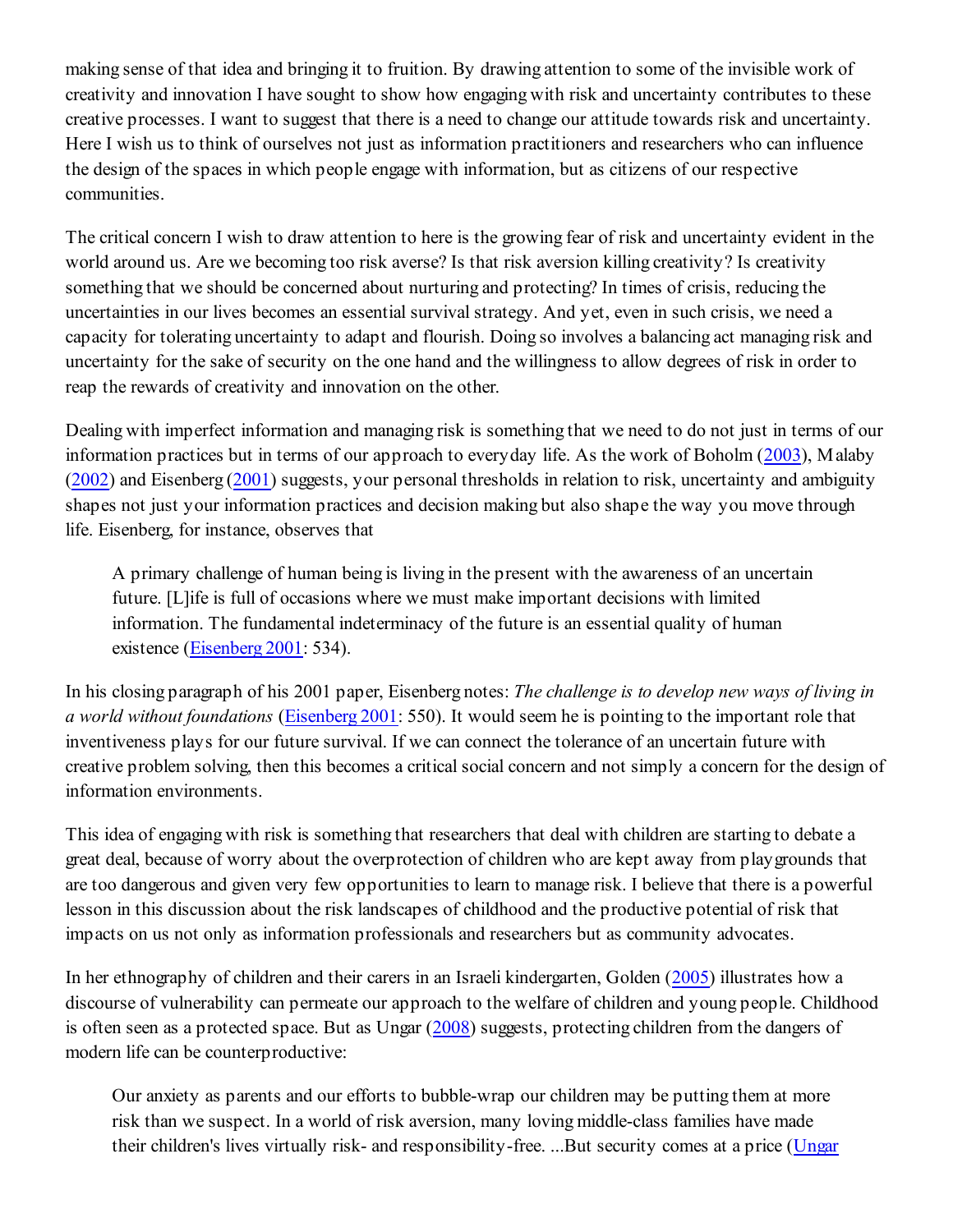#### 2008: 16).

An academic as well as a clinical psychologist, Ungar reports what he considers a disturbing trend: children turning to dangerous and delinquent behaviours out of desperation. As he notes: *All that protection ignores* what children need: manageable amounts of risk and responsibility to help them grow up (Ungar 2008: 16).

Golden (2005) cautions that the desire to protect children must be tempered with an awareness of it as a time when children must learn the lessons that will prepare them for life's many challenges. Christensen and Mikkelsen (2008) provide some interesting insights into the risk landscape of our children that I believe harbour a valuable lesson in relation to the potential advocacy role that we, members of the ISIC community, can play in society. Parents, teachers and other adults involved with children in their everyday lives play an active part in guiding children and on occasion *saving them from inexperience and misjudgement* (Christensen and Mikkelsen 2008:128). Their ethnographies of childhood portray the complex landscapes of risk, showing children learning about risk through play. Furthermore, we gain an appreciation of ways that risk taking and risk management are important for creating children's social identity and for their personal growth: Christensen and Mikkelsen contend that we need to explore the meaning of risk to children and the way that they develop their personal agency with regards to taking and handling the various risks they encounter in their daily lives: *Children's willingness to take risks, make mistakes and find solutions forms an important part of their collective learning* (Christensen and Mikkelsen 2008: 127). Rather than focusing on risk avoidance, such research suggests, it is important that adults provide children with opportunities to develop their ability to assess and handle risk, chance and uncertainty in their everyday practice.

Increasingly, in our technologically-infused worlds, there is a socio-technical element to these concerns: mobile phone use, cyber-bullying, age-appropriate social media and computer game violence are a few examples of the issues where policy makers and other adult carers debate how to protect children and young people. In situations such as these, how can communities find the right balance between addressing duty of care requirements and providing sufficient opportunity to take the risks that are critical for developing that individual experience and nurturing the creative milieu Howkins (2009) encourages? Because these concerns are generally embedded in information and communication landscapes, we have an opportunity as information researchers and practitioners to take active roles in these debates.

In many ways, our skill set resembles that of the technology stewards Wenger *et al.* (2009) describe. The community technology stewards that they discuss are called upon to balance knowledge of the community, their needs and practices and the technologies that may be relevant to that community. They are called upon to do so in contexts that are dynamic and emerging. With a sufficiently broad definition of technology, this notion of stewardship also encapsulates good professional practice for any information professional.

What makes Wenger *et al.*.'s notion of stewardship particularly relevant to this discussion is the emphasis they place on inventiveness when describing the work involve in stewarding within the community:

Stewarding technology involves knowing a lot but it also involves a lot of intuition, guesswork, and the patience to tolerate uncertainty and not knowing. Tech stewards face fundamental questions that can't be answered in advance or from a distance. This uncertainty requires insight and inventiveness on the part of tech stewards and the community, whether through making do with what's available, inventing technical workarounds, or forging ahead with new design efforts. There is always a question of whether a certain tool or configuration is *good enough.* Determining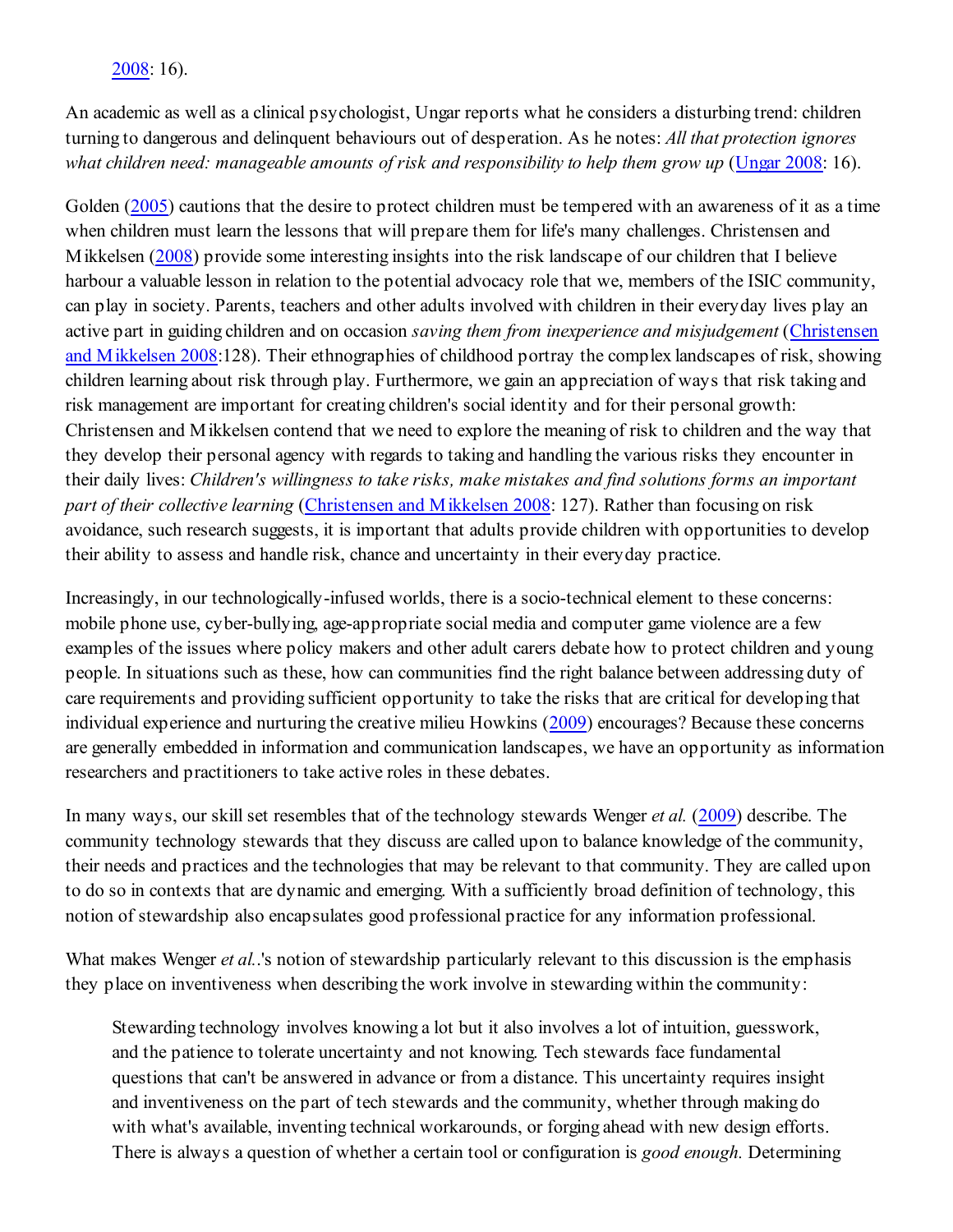what communities will tolerate or demand, including their needs, interests and motivations, makes stewarding interesting work. This kind of work cannot be reduced to one formula (Wenger *et al.* 2009: 146).

Members of the ISIC community have an opportunity to take on such advocacy roles in their respective communities. We can contribute understandings about the human and the technological contexts to discussions about information, technology and human practices in all the contexts in which we live and work. We can look for ways to introduce healthy doses of risk and uncertainty in these contexts. We can look for ways to support creative thinking and strive to make our communities creative ecologies like Howkins (2009) describes. Doing so will require us to be inventive. It will require us to not only support the creativity and innovation of others, but to be creative and innovative ourselves.

### **Closing comments: a humanist perspective for information research?**

In this paper I have sought to generate discussion about creatively engaging with information and ways to make more space for engaging with ambiguity and imperfect information in increasingly information-intensive contexts. Exploring the impact information can have on cultivating our creative literacy, I wish to argue, contributes to the shaping of information services and infrastructures that support organisations and communities striving to be more creative and innovative. We can start by enabling more opportunities for people to engage with potentially valuable peripheral information, i.e., information at the edge of their understanding where they will in all likelihood need time to think about and work with the information they find. I believe we can make an impact by exploring answers to questions like the following:

- How might we allow ourselves the space to be creative and inventive in our worlds?
- How do we build on the human capacity to tolerate uncertainty?
- How do we learn (and teach) to celebrate uncertainty and the productive potential of risk?

This way of thinking about information contexts allows us to turn our gaze beyond the information to appreciate the ideas, the inspirations and the experiences of the people we are interesting in helping through our research and our practice. The potentially transformative role that information can play in many situations is accentuated in this perspective of information practice. Perhaps it is worth thinking of it as a humanist perspective that enables us to focus more acutely on the people and the processes by which they engage with information.

These are not just concerns for information practices; however. I consider them to be social concerns. This is, for instance, evident in the critique of Derrida (1984) and Virilio (1995, 1999) touched upon in earlier sections of this paper. Cubitt (1999: 140) suggests Virilio's liberal humanism provides us with an ethical imperative to act within our communities in response to technological concerns raised in his critiques. Similarly, Derrida's question about the *right* speed (1984: 21) involves us taking seriously the role of community stewardship and identifying what is appropriate in these varied contexts.

The economic, political and social challenges so much a part of our conversations in recent years impact our information practices, because they are an inevitable part of the fabric of our everyday lives. And yet as we are increasingly expected to do more with fewer resources, it would seem wise to also be sure to support the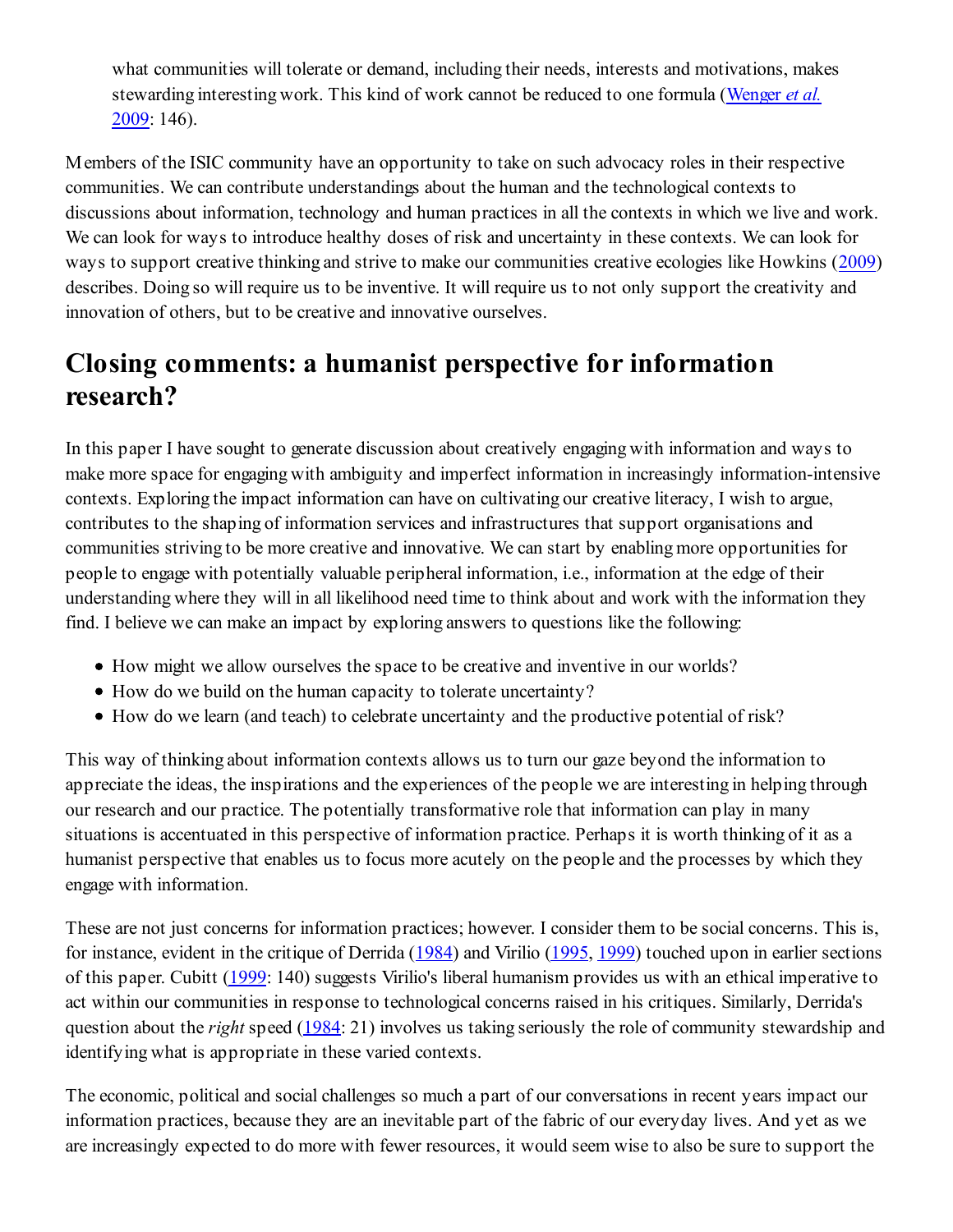human spirit. In our current climate, it appears increasingly difficult for us to allow ourselves to simply *be* in uncertainty, at institutional, societal and individual levels. With this paper I wish to suggest that we should be worried about this situation and make every effort to help change the landscape. Furthermore, I would argue, that given the pivotal role that information and information services can provide in various contexts, we can and should be making efforts to change this landscape.

### **About the author**

Theresa Dirndorfer Anderson is a Core Researcher in the Centre for Creative Practice and Cultural Economy and Senior Lecturer in the Creative Practices Group of the Faculty of Humanities and Social Sciences at the University of Technology Sydney (UTS). She has MA degrees in Information (UTS) and International Relations & Security Studies (University of Lancaster, UK). She completed her PhD in Information Science at UTS. In 2005 her thesis (Understandings of relevance and topic as they evolve in the scholarly research process) was awarded the 1st Annual Emerald/EFMD Outstanding Doctoral Research Award (Information Science category). She can be contacted at theresa.anderson@uts.edu.au